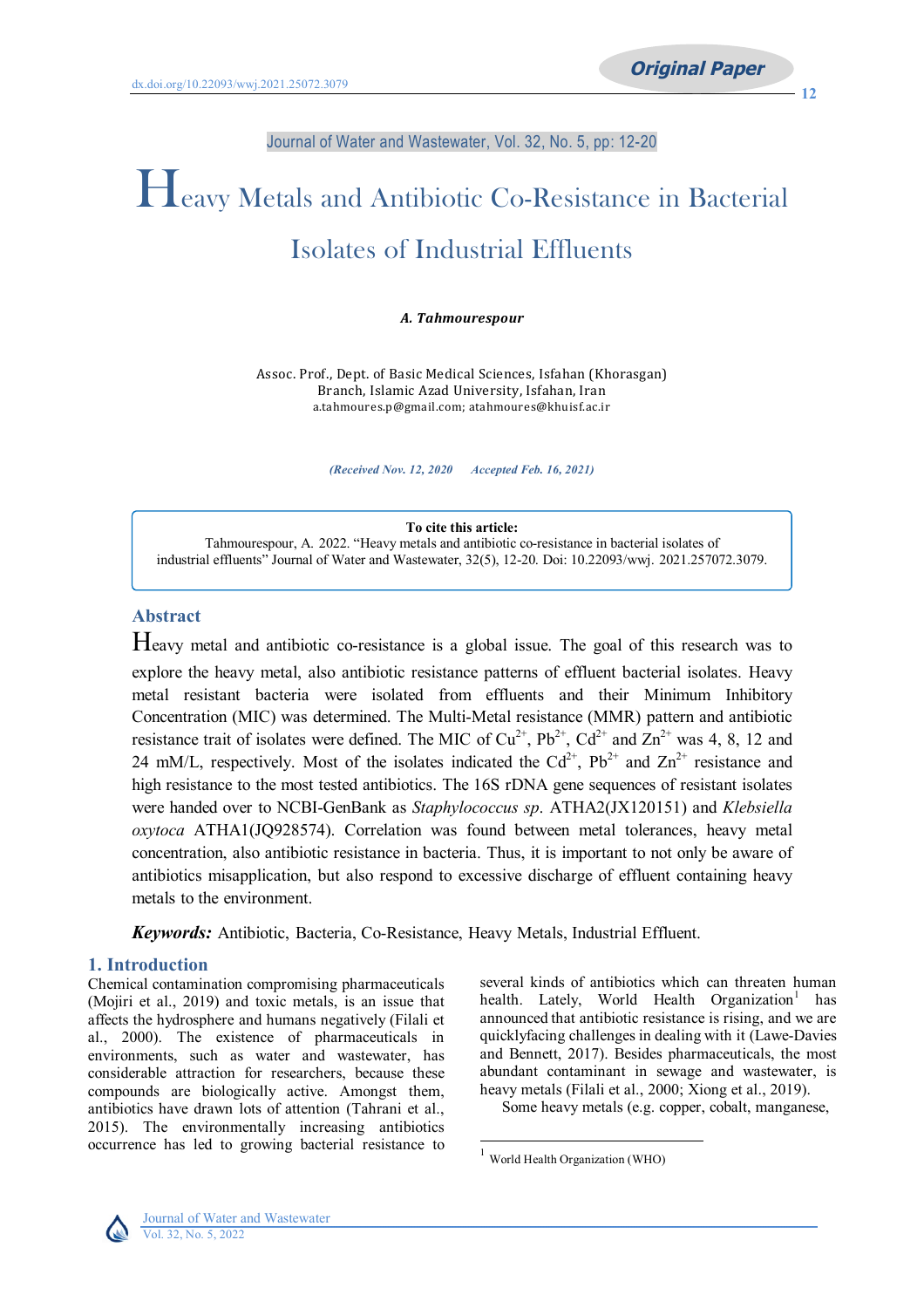nickel, and zinc), are important for the microbial growth, in trace amounts. They provide the enzyme components (Chen et al., 2006), pigments, structural proteins and retain the cells ionic balance. But they have harmful effects on many organisms and human (Hasan et al., 2019; Verma and Kuila, 2019); also, they can change the ecological balance of the environment, at high concentrations (Nwuche and Ugoji, 2008). The rest of them (like cadmium, lead and other metalloids) are extremely toxic (Yana and Niua, 2019) because they have relative access to biological systems. The environmental existence of the toxic amount of such metal has a limiting effect on most microorganisms. The inhibitory effect is determined as the MIC which is a gold standard, that could represent the resistance of microorganisms (Tamás and Martinoia, 2006). The growing of antibiotic resistant bacteria is increasing together with microbial resistance to metal ions, due to the fact that both traits, microbial resistance to metal ions and antibiotics, are usually connected with each other. Occasionally, these genes are placed on mobile genetic fragment as plasmids, transposable elements and genomic islands. Furthermore, some mechanisms of resistance protect bacteriafrom the lethal impact of antibiotics as well as heavy metal compounds (Pal et al., 2017). As resistant genes can move from bacterium to bacterium, either through a transformation or conjugation, the water resources are considered as reservoirs for the resistant bacteria (Harris et al., 2012). Consequently, organisms should maintain homeostasis of metal within physiological or sub-toxic levels, and develop the resistance mechanisms that end in the resistant variant selection (Tamás and Martinoia, 2006). Bacteria might become resistant to metals and antibiotics through mutations or the gaining resistance genes from their counterparts. In other words, environmental bacteria are the main sources of resistance genes, and can play a role as resistance genes in recipient pathogens (Sinegani and Younessi, 2017). Additionally, heavy metal resistant bacteria may also assist the strength of antibiotic resistance genes. Metal and antibiotic resistance are correlated owing to the possibility that genes responsible for both antibiotics and heavy metals may exist on the similar plasmid (Knapp et al., 2011; Li et al., 2017). Resistant bacteria to antimicrobial agents are ubiquitous microorganisms which are found in water, soil, air, human, food chain, animals, plants, and can shift between ecological niches. When bacteria (and other microorganisms) are subjected to antimicrobial agents, resistance naturally appears and it leads to unsuccessful infection treatments (World Health Organization, 2015). Nowadays it is obvious that the misapplication and overuse of antibiotics in human, animals and agriculture are the leading causes of appearance of resistant bacteria (Khan et al., 2013). However, the microbial biomass (e.g. fungal, algal and

bacterial) application, especially the resistant ones, for the toxic metal reduction from aqueous systems in terms of bioremediation, attracts attention because it is both safe and inexpensive (Ansari and Malik, 2007; Verma and Kuila, 2019). So, this research aims to survey the existence of antibiotic/heavy metal co-resistance in the bacterial isolates of a polluted industrial effluent.

# **2. Materials and Methods**

**2.1. Chemicals, sampling, and bacterial analysis** The used heavy metals were (Merck Co. Germany): ZnSO<sub>4</sub>. 7H<sub>2</sub>O, CuSO<sub>4</sub>. 5H<sub>2</sub>O, Cd(NO<sub>3</sub>)2. 4H<sub>2</sub>O,  $Pb(NO<sub>3</sub>)2$  with the concentrations of 0.5, 1, 2, 4, 8, 12, 16, 24 and 32(mm/L). Stocks were made in  $dH_2O$ , sterilized by using Millipore filters (0.22 µm pore size). All glasses were leached in  $HNO<sub>3</sub>$  (2N) and rinsed with  $dH<sub>2</sub>O$  several times to prevent metal contamination.

Two effluents samples (acrylic/human and acrylic effluents), from weaving factory located in Isfahan, Iran were gathered in sterile glass bottles (1 Liter). The bottles were sent to the laboratory in ice box, the pollution amounts were measured as BOD<sub>5</sub>, COD and heavy metal concentrations  $(Cd^{2+}, Pb^{2+}, Zn^{2+}$  and  $Cu^{2+}$ ). The heavy metal concentration measurements were performed by Atomic absorption spectrophotometer, Buck Scientific, based on (Rice et al., 2012). The amount of EC (electrical conductivity) and pH were also assessed by EC and pH meter (Metrohm).

Then, the total bacterial number of samples was counted as CFU/ml within 4-6 hours of sampling. This was done by Pour plate method (APHA, 9215B) and Spread plate method (APHA, 9215C) for heterotrophic bacterial count (HBC), on nutrient agar medium, and Replica plating method for resistant bacteria count (RBC), on PHG II agar medium. The PHG II agar medium contained peptone, yeast extract, glucose, agar, and different concentration of metals.

The plates were kept in an incubator  $(35 \degree C)$  for 3-5 days (Chen et al., 2006; Ansari and Malik, 2007). The method of streak plate was employed for further isolation and purification of bacterial colonies. Finally, the isolates were identified based on gram staining, morphological, cultural and biochemical characteristics in accordance with Bergey's Manual of Systematic Bacteriology (Vos et al., 2011).

# **2.2. MIC and MMR determination**

The minimum heavy metal concentration which inhibits growth of isolates (MIC) was obtained using the agar dilution mehod. Plates containing PHG II agar, plus the different heavy metal concentrations, were attentively inoculated with each isolate (log phase) and incubated  $(35 °C, 36-48 h).$ 

For evaluation of MMR (multi-metal resistance) ability, PHG II agar plates containing the heavy metal ions were inoculated by four selected resistant isolates in

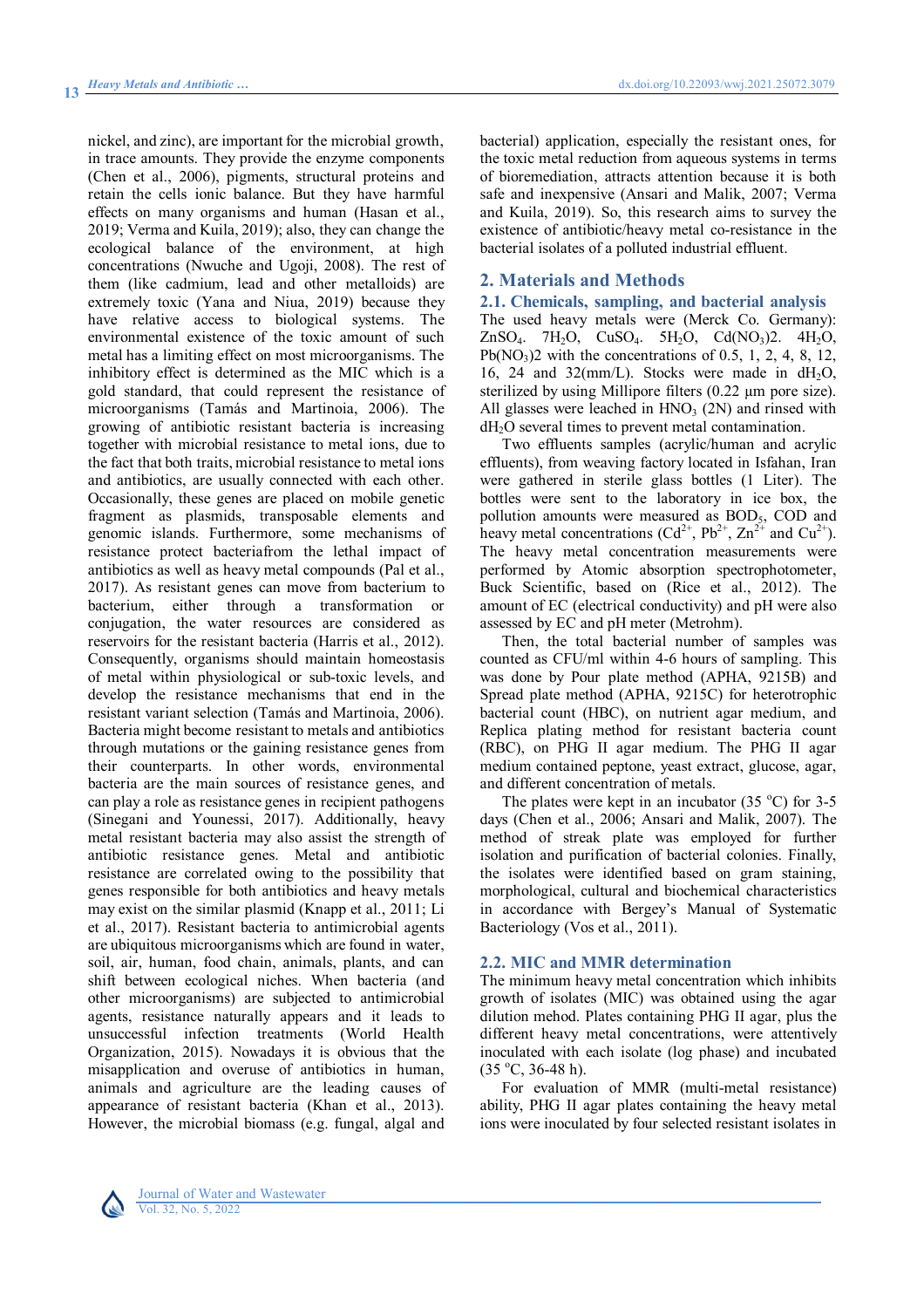radial streaks (Alboghobeish et al., 2014) and incubated at the same condition.

## **2.3. Antibiotic resistance**

The most resistant isolates were investigated for their antibiotic resistance ability using the disk diffusion method and lawn culturing. The saturated discs of antibiotic (Padtan Teb Co., Iran) and Muller Hinton Agar (Merk Co. Germany) plates were used for this experiment. The results of formed inhibition zones around each disk were recorded after 24h incubation at 35 °C. Discs contained the following antibiotics (µg/disc): Gentamycin (10), Ampicillin(10), Erithromycin (15), Vancomycin (30), Carbencilin (100), Penicillin G (10 U) and Cefalothin (30).

#### **2.4. Molecular identification of selected isolates**

Finally, further molecular identification of the most resistant isolates (to both antibiotic and metals) with clinical importance (A6 and A7) was performed. So, the DNA of each pure isolate was extracted by the help of a bacterial DNA extraction kit (Qiagen) and the 16S rDNA gene fragment amplification was done by a thermocycler, (PCR, Eppendorph 632500) with each of the Forward and Reverse primers: 27F (5′AGAGTTTGATCCTGGCTCAG-3′) and 1495R (5- GGTTACCTTGTTACGACTT-3). The amplification program was as follows: Initial denaturation step of 95 °C (5 min), then, 30 cycles including, 95 °C (1 min), 60 °C (30 s), 72 °C (35 s). The final step of 72 °C (5 min) was used for extension. The amplified targets were sequenced after purification and Nucleotide sequence similarities were determined by the BLAST software of the NCBI database (National Center for Biotechnology Information; http://www.ncbi.nlm.nih.gov/BLAST). Then, the 16S rDNA gene sequences were handed over to the GenBank via the BankIt service. The neighbor−joining method was also used to create phylogenetic trees from the distance matrices.

# **3. Results**

#### **3.1. Pollution evaluation and bacterial analysis**

The pH, EC,  $BOD<sub>5</sub>$ , and COD effluents amounts are presented in Table 1. The pH of both effluents was around 6.5-6.8. Mustapha and Halimoon stated that the optimal pH of bacterial growth is around 6.5 to 7.5. (Mustapha and Halimon, 2015).

COD was 767.7 and 1767.6 for acrylic and human effluents and acrylic effluent, respectively. (Ray et al., 2006) reported 663 mg/L to 1002 mg/L of COD for an acrylic industry effluent which agrees with our finding. The effluents BOD<sub>5</sub> and COD with regard to the standard amounts and the average of BOD<sub>5</sub> and COD of other weaving factories are shown in Fig. 1. It is apparent that, the effluents were very polluted, which may be due to the existence of several bio-refractory



Journal of Water and Wastewater Vol. 32, No. 5, 2022

organic contaminants (alkanes, organic nitriles, aromatic compounds, phenols, esters and amides) in such wastewater like acrylic fiber manufacturing industries (Zheng et al., 2015). Fig. 2 shows the heavy metal concentrations of samples.

The averages of HBC and RBC of two effluents (1 and 2) are given in Table 2. No significant difference was noticed between the effluents. For Pb, Cu and HBC, the bacterial count obtained from the acrylic/human effluents was more than the acrylic effluent, but for Zn and Cd it was a little lower in acrylic and human effluents.



Fig. 1. BOD<sub>5</sub> and COD of the effluents in comparison with the standard amounts and the average of  $BOD_5 \&$ COD of Tehran`s weaving factories



**Fig. 2.** The amount of heavy metals in the effluents

# **3.2. MIC, MMR and antibiotic resistance analysis**

The MIC and resistant strains percentages to different heavy metal concentrations are presented in Table 3. The maximum resistance level is associated with Zinc. The maximum MIC of 24 mM/L was recorded and it was related to some bacteria, including: Staphylococcus (Fig. 3), Corynebacterium and Enterococus. Citrobacter showed the minimum MIC of 8 mM/L.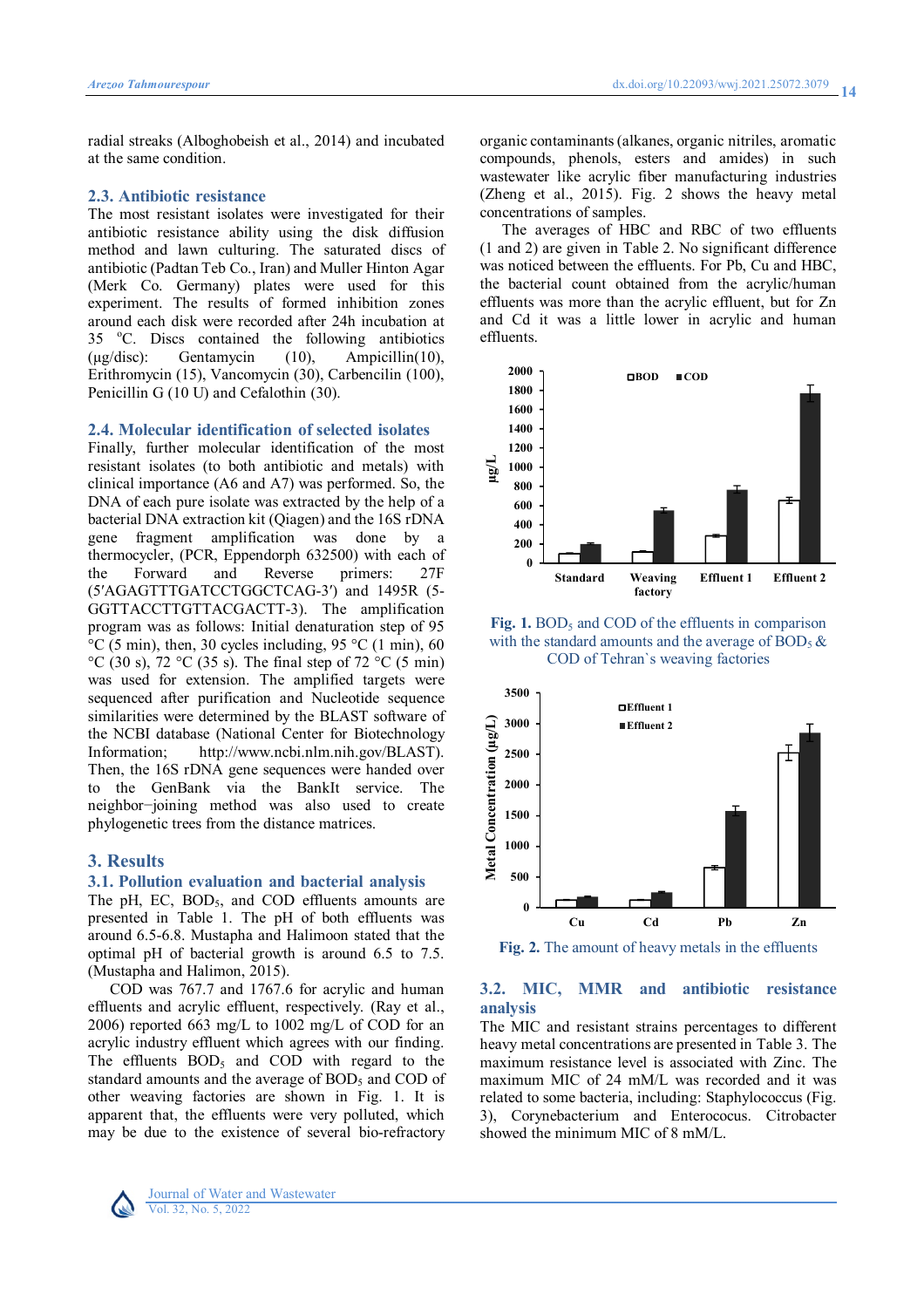| <b>Table 1.</b> Some of the physicochemical characteristics of industrial wastewaters |
|---------------------------------------------------------------------------------------|
|---------------------------------------------------------------------------------------|

| <b>Effluents</b>     | BOD <sub>5</sub> | COD           | TOC   |     | EС           |
|----------------------|------------------|---------------|-------|-----|--------------|
|                      | mg/L             | $\text{mg/L}$ | mg/L  | pН  | ds/m         |
| 1: Acrylic and human | 284.1            | 767.76        | 19.86 | 6.8 | , , <u>,</u> |
| 2: Acrylic           | 654.04           | 1767.67       | 460   | 6.5 |              |

**Table 2.** The average number of heavy metal resistant bacteria in the effluents (CFU/ml) on PHG II Agar supplemented with 0.5 mM/L of each heavy metal and heterotrophic bacteria (HPC) (CFU/ml) in the Nutrient Agar plates

| <sup>T</sup> fluent                     | $Cd2+$             | mı. 4+<br>. U                              | י∡…יד<br>zu                       | $Cu2+$                      | <b>HPC</b>                              |
|-----------------------------------------|--------------------|--------------------------------------------|-----------------------------------|-----------------------------|-----------------------------------------|
|                                         | $1.33\times10^{5}$ | 10 <sup>5</sup><br>$6.6 \times$            | $.5\times10^{3}$                  | $1.2 \times 10^{5}$         | 10 <sup>c</sup><br>1.33<br>$\checkmark$ |
|                                         | ഹ<br>2 x<br>1 U    | 10 <sup>5</sup><br>$\sqrt{ }$<br>$\lambda$ | 10 <sup>2</sup><br>$\sqrt{}$<br>↗ | 10 <sup>2</sup><br>$\times$ | $10^{\circ}$<br>1.4                     |
| TIDO IL.<br>$\sim$ $\sim$ $\sim$ $\sim$ |                    |                                            |                                   |                             |                                         |

HPC: Heterotrophic plate count

**Table 3.** The number and percentage of heavy metal resistant strains in specified MIC

| <b>Metal</b>       | <b>Metal conc.</b>                                | $\mathbf{1}$ | $\overline{2}$ | $\overline{\mathbf{4}}$  | 8           | 12                       | 16                            | 24        | <b>Total No.</b> |
|--------------------|---------------------------------------------------|--------------|----------------|--------------------------|-------------|--------------------------|-------------------------------|-----------|------------------|
| $Cd2+$             | No. of strain<br>Percentage of<br>isolated strain |              |                | $\overline{\phantom{a}}$ | 7<br>(77.8) | $\overline{2}$<br>(22.2) | $\overline{\phantom{0}}$<br>- |           | 9<br>100         |
| $Pb^{2+}$          | No. of strain<br>Percentage of<br>isolated strain |              |                | $\blacksquare$           | 14<br>(100) | $\overline{\phantom{0}}$ |                               | -         | 14<br>100        |
| $\mathbf{Zn}^{2+}$ | No. of strain<br>Percentage of<br>isolated strain |              |                | $\blacksquare$           | 2<br>(10)   | 10<br>(50)               | 5<br>(25)                     | 3<br>(15) | 20<br>100        |
| $Cu2+$             | No. of strain<br>Percentage of<br>isolated strain | 10           | 6<br>60        | 3<br>30                  |             |                          |                               |           | 10<br>100        |



**Fig. 3.** Zinc resistant colonies of *Staphylococcus* on PHG II agar plates supplemented with 24 mM/L of zinc after 24 h incubation in 35 $^{\circ}$ C

Cadmium resistant bacteria showed the maximum and minimum MICs of 16 mM/L (Corynebacterium) and 8 mm/L (Bacillus and Corynebacterium). All of the lead resistant bacteria had the MIC of 8 mM/L. The Cu resistant bacteria showed the lowest resistance degree.

Maximum MIC was 4mM/L (Moraxella and Pseudomonas) and minimum is determined as 1mM/L (Klebsiella), and 2 mM/L (Bacillus, Providencia and Staphylococcus).

In MMR evaluation, all isolates (54) except one, showed resistance to  $\text{Zn}^{2+}$ ,  $\text{Pb}^{2+}$ ,  $\text{Cd}^{2+}$  and the majority of

them were gram positive. All of the resistant isolates were not able to resist  $Cu^{2+}$  concentrations more than 4 mM/L. All of the  $Cu^{2+}$  resistant isolates (with MIC of 2 & 4 mM/L) could grow in the presence of others  $(Zn^{2+})$ ,  $Pb^{2+}$ , Cd<sup>2+</sup>) at a concentration of 8 mM/L (Table 4). The copper resistant bacteria were mostly gram negative. According to Table 4, most of the isolates (81.49%) were resistant to three metal ions  $(Zn^{2+}, Pb^{2+}, Cd^{2+})$  and considered Tri-R, while 16.6% were tetra-R or resistant to all of the four metal ions tested.

The antibiotic resistance ability of metal resistant isolates was examined and the results are shown in Table 5. The results showed that, the antibiotic resistance was very high among the isolates. All of the isolates showed resistance to antibiotics such as Carbencilin, Vancomycin, Ampicilin, Cefalothin, and Penicillin G and sensitivity against Gentamycin.

#### **3.3. Bacterial identification**

Characteristics of the most resistant isolates (A1-A7) are presented in Table 6. According to the results, they belonged to different genera as follows: Moraxella, Pseudomonas, Bacillus, Enterococcus, Micrococcus,

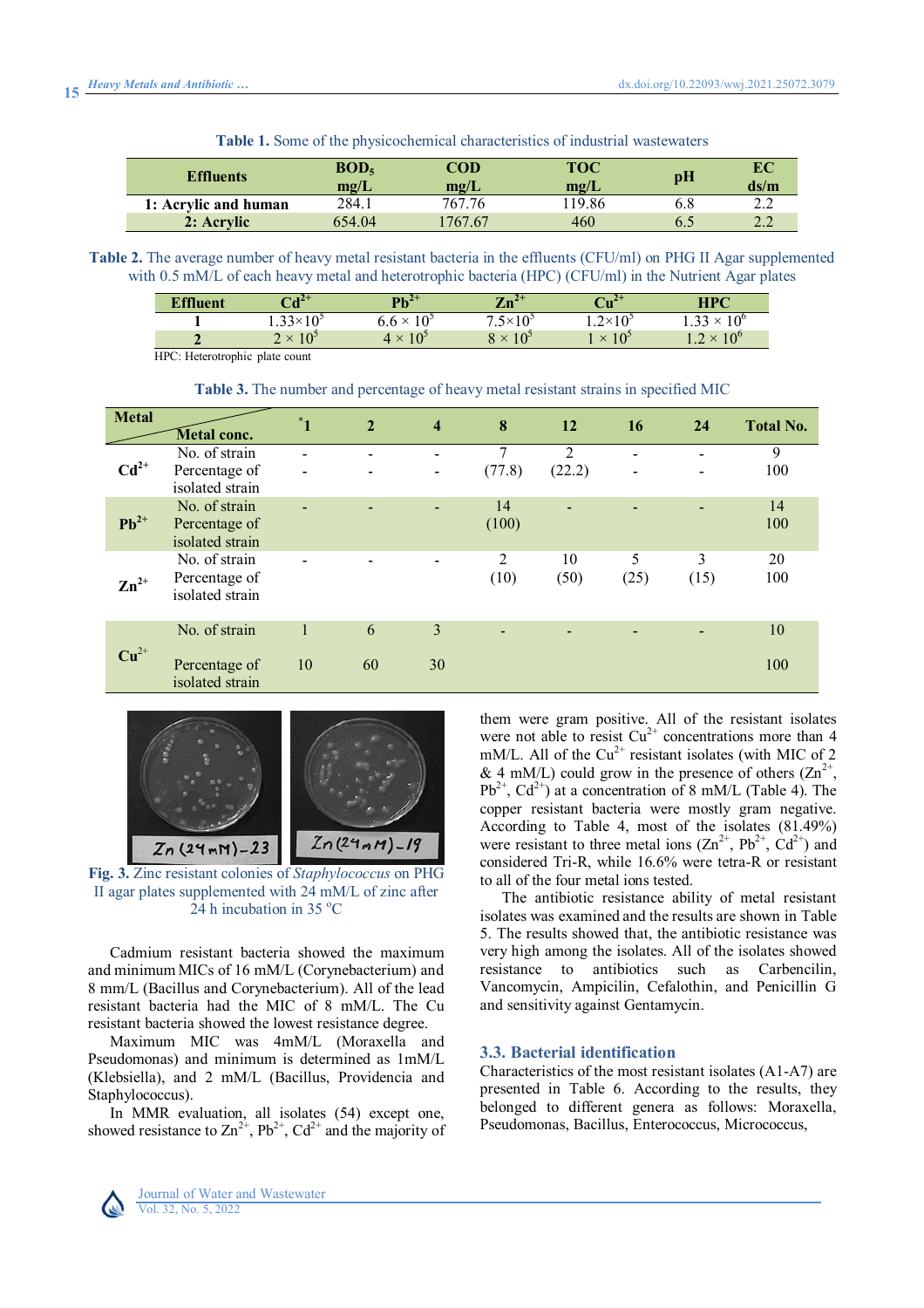|             |     | <b>Isolates</b> |           | <b>Resistance pattern</b>         |  |
|-------------|-----|-----------------|-----------|-----------------------------------|--|
| MMR Type    | No. | $\%$            | $Ph^{2+}$ | $C_{\mathcal{A}}^{\mathcal{Z}^+}$ |  |
| $Tetra - R$ |     | 16.6            |           |                                   |  |
| $Tri - R$   |     | 81.49           |           |                                   |  |
| $Tri - R$   |     | .85             |           |                                   |  |

**Table 4.** Multiple metal resistance pattern of the effluents bacterial isolates

**Table 5.** Susceptibility of some of the heavy metals resistant bacteria against antibiotic discs on Muller Hinton Agar plates

| <b>Antibiotic</b><br>tested isolates | Cf | CB | E              | PnG | $\bf V$      | Gm             | <b>AMP</b> |
|--------------------------------------|----|----|----------------|-----|--------------|----------------|------------|
| Bacillus (cereus)                    | R  | R  | R              | R   | R            | c<br>$D=20$ mm | R          |
| Enterococcus(faecalis)               | R  | R  | S<br>$D=28$ mm | R   | $\mathbb{R}$ | $D=15$ mm      | R          |
| Klebsiella                           | R  | R  | R              | R   | R            | ND             | R          |
| Moraxella                            | R  | R  | S<br>$D=15$ mm | R   | R            | $D=15$ mm      | R          |
| Pseudomonas                          | R  | R  | R              | R   | R            | $D=25$ mm      | R          |
| Micrococcus (luteus)                 | R  | R  | R              | R   | R            | $D=20$ mm      | R          |
| <i>Staphylococcus</i>                | R  | R  | S<br>$D=12$ mm | R   | R            | $D=22$ mm      | R          |

Cf: Cefalothin(30 µg), CB: Carbencilin(100µg), E: Erithromycin(15µg), PnG: PenicillinG(10 U), V: Vancomycin(30 µg), Gm: Gentamycin(10 µg), and AMP: Ampicillin(10 µg). R: Resistant, S: Sensitive and D: Diameter

| <b>Table 6.</b> Morphological and biochemical characteristics of the most resistant isolates |  |  |  |  |
|----------------------------------------------------------------------------------------------|--|--|--|--|
|----------------------------------------------------------------------------------------------|--|--|--|--|

| <b>Bacteria</b>             | A1                       | A2                       | A3                          | A <sub>4</sub>                    | A <sub>5</sub>                 | A6                          | A7                             |
|-----------------------------|--------------------------|--------------------------|-----------------------------|-----------------------------------|--------------------------------|-----------------------------|--------------------------------|
| morphology                  |                          |                          |                             |                                   |                                |                             |                                |
| Cell<br>morphology          | Cocci                    | Rod                      | Rod                         | Cocci                             | Cocci                          | Cocci                       | Rod                            |
| Gram<br>reaction            | ۰.                       | ٠                        | $+$                         | $^{+}$                            | $^{+}$                         | $^{+}$                      | ٠                              |
| Motility                    | $+$                      | $+$                      | $+$                         | $\blacksquare$                    |                                | $\overline{\phantom{a}}$    | $\overline{\phantom{a}}$       |
| Biochemical                 |                          |                          |                             |                                   |                                |                             |                                |
| Catalase                    | $+$                      | $+$                      | $+$                         | $\overline{\phantom{a}}$          | $+$                            | $+$                         | $+$                            |
| Oxidase                     | $^{+}$                   | $+$                      |                             | -                                 | $^{+}$                         | $\blacksquare$              | $\overline{\phantom{a}}$       |
| Indole                      | $\overline{\phantom{a}}$ | -                        |                             | $\blacksquare$                    | $\blacksquare$                 | $=$                         | $^{+}$                         |
| <b>VP</b>                   | <b>ND</b>                |                          | $+$                         | $+$                               | $^{+}$                         | $+$                         | $^{+}$                         |
| <b>MR</b>                   | ND                       | $\blacksquare$           | $+$                         | $\blacksquare$                    | $\blacksquare$                 | $+$                         | $\overline{\phantom{a}}$       |
| Citrate                     | $^{+}$                   | $+$                      | $+$                         | $\overline{\phantom{a}}$          |                                | $+$                         | $+$                            |
| Nitrate                     | $^{+}$                   | $+$                      | $^{+}$                      | $^{+}$                            |                                | $^{+}$                      | $^{+}$                         |
| Utilization of              |                          |                          |                             |                                   |                                |                             |                                |
| Manitol                     | ÷.                       | $\overline{\phantom{0}}$ |                             | $+$                               | $+$                            | $+$                         | $+$                            |
| Glucose                     | -                        | $+$                      | $+$                         | $+$                               |                                | $+$                         | $^{+}$                         |
| Fructose                    |                          | $+$                      | $+$                         | $+$                               | <b>ND</b>                      | $+$                         | $+$                            |
| Lactose                     | -                        | $\overline{\phantom{0}}$ | $\blacksquare$              | $+$                               |                                | $^{+}$                      | $^{+}$                         |
| Result                      | <b>Moraxella</b>         | <b>Pseudomonas</b>       | <b>Bacillus</b><br>(cereus) | <b>Enterococcus</b><br>(faecalis) | <b>Micrococcus</b><br>(luteus) | <b>Staphylococcus</b>       | Klebsiella                     |
| Molecular<br>Identification | N <sub>D</sub>           | ND                       | ND                          | <b>ND</b>                         | N <sub>D</sub>                 | Staphylococcus<br>sp. ATHA2 | Klebsiella<br>oxytoca<br>ATHA1 |
| Accession no.               |                          |                          |                             |                                   |                                | JX120151                    | JQ928574                       |

Symbols: (-): Negative (+): Positive (ND): Not determined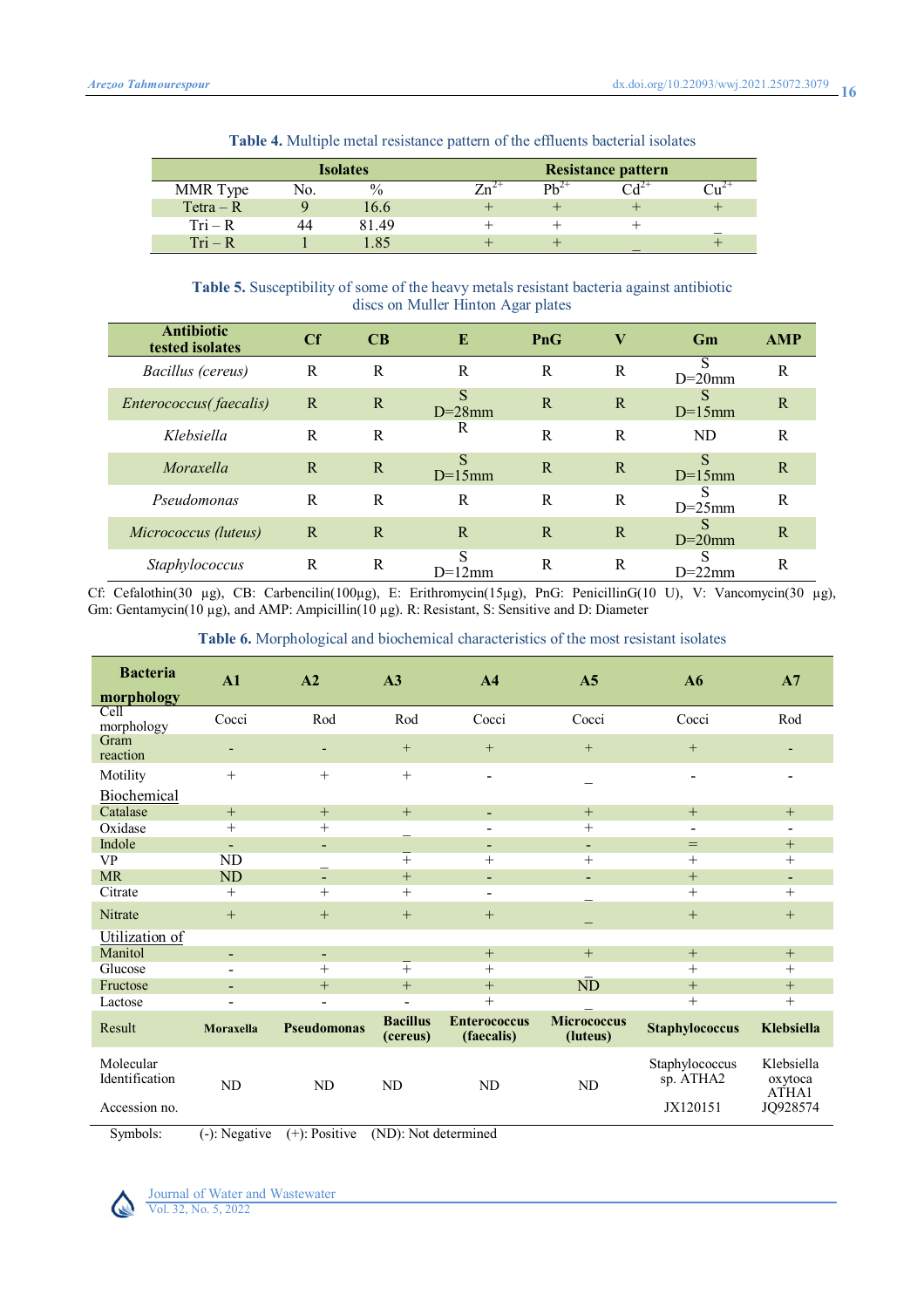Staphylococcus, and Klebsiella.

The further identification of the most resistance isolates (A6 and A7) with clinical importance was performed based on 16S rDNA gene analysis. The comparison of obtained sequences with the sequences in GenBank revealed that the A6 and A7 isolates exhibited the maximum similarity to different strains of Staphylococcus and Klebsiella oxytoca, respectively. So, they were submitted via BankIt service to GenBank as Staphylococcus sp. ATHA2 and Klebsiella oxytoca ATHA1 under the accession numbers of JX120151 and JQ928574, respectively.

### **4. Discussion**

The analysis of heavy metals concentrations in the effluents showed a high level of  $\text{Zn}^{2+}$  > Pb<sup>2+</sup> > Cd<sup>2+</sup> > and  $Cu<sup>2+</sup>$ . Some of the measured heavy metals are supposed to be toxic to biological systems. According to the results (Fig. 1 & Fig. 2), it is apparent that the studied effluents were extremely polluted. The standard value of pH for fresh water is between 5.5 and 8.5 (Esa et al., 2013). In this study, the pH values were neutral.

The significant lower count of RBC in comparison with HBC showed that high concentrations of heavy metals, especially cadmium and lead, had toxic effect and only some bacteria could adapt and grow in such condition. The relatively high RBC count might have been due to the environmental factors of the study area. (Chen et al., 2006) studied the heavy metal  $(Mn^{2+}, Zn^{2+},$  $Co<sup>2+</sup>$ , and  $Cd<sup>2+</sup>$ ) toxicity to P. aeruginosa strain PU21. They recognized that, the PU21 metal tolerance was strongly dependant on its conditions like the existing metal type and the composition of the used medium. It was stated that the presence of some toxic contaminants such as heavy metals in the bacterial niches can provide a selective advantage for developing resistance (Prasanth and Mahesh, 2016). The present results show a positive relationship between resistant bacteria percentage and heavy metal concentrations.

All the isolates of this study could grow at low concentrations of the metal ions (1, 2 and 4 mM).

The growth of isolates was completely inhibited at 8 mM  $Cu^{2+}$  concentration while  $Pb^{2+}$  was well tolerated, even at this concentration (100%). Growth was fully repressed at 16 and 24 mM of metal ions except  $\text{Zn}^{2+}$ . The highest to lowest degree of tolerance was detected with Zinc (MIC range from 8-24 mM) followed by cadmium (MIC range from 8-12 mM), Lead (8 mM) and copper (1-4mm).

Haroun et al., showed the order of heavy metal tolerance by the Pseudomonas strains (the highest to lowest tolerance degree) as follows: Zn (range 1-10 mM) >Pb>Cd>Cu (range 1-5mM) (Haroun et al., 2017). Kacar and Kocyigit also reported MIC 10mM for Lead, 1-4 mM for Zinc, 1-2 mM for copper and from 0.08 to 0.6 mM/L for cadmium that is related to different strains

of Bacillus. (Kacar and Kocyigit, 2013). The maximum MIC of 200  $\mu$ g/ml for Cd<sup>2+</sup>, 400  $\mu$ g/ml for Zn<sup>2+</sup> and Cu and 1600 µg/ml for Pb was also reported by (Ansari and Malik, 2007). Comparing the obtained MICs in this study with others (mentioned above) it is obvious that the isolates of this study showed more resistance that may be due to their genetic structure, natural habitat and other environmental factors. Furthermore, it is obvious that, the heavy metal existence exerts influence on bacterial activity in soil and other environments, significantly. Nwuche and Ugoji showed the metals additive or synergistic impacts. It is also reported that heavy metals can interfere with the biochemical properties of different microbial groups isolated from their niche (Nwuche and Ugoji, 2008; Utgikar et al., 2004).

In our study, the multi-metal resistance of bacterial strains was analyzed against zinc, cadmium, lead and copper at different concentrations. Based on the results, most strains (81.4%) showed Tri-R resistance pattern (Zn, Pb, Cd). A positive relationship was also observed between the bacterial resistance to high concentrations of heavy metals and MMR.

The bacterial MMR patterns were different and this property (MMR) is often conferred by a single plasmid (Prasanth and Mahesh, 2016; Keramati et al., 2011); in examining multi-metal resistances the different MMR patterns among isolated bacteria of dental clinic effluents were also shown.

The heavy metal resistant isolates of this study exhibited high resistance to several antibiotics such as, Carbencilin, Vancomycin, Ampicilin, Cefalothin, Clindamycin and Penicillin G, as well.

Sinegani and Younessi, showed the multiple antibiotic resistance patterns in the isolates of agricultural soils (Ampicillin, Amoxicillin, Vancomycin, Tetracycline, Doxycycline, and Streptomycin). They also presented high rate of co-resistance to mercury and antibiotics amongst the gram-negative strains, as well as to the beta-lactam antibiotics, zinc, mercury and nickel amongst the gram-positive strains. Based on the observations of this study, the adaptive responses of bacteria to stress factors seems to be the outcome of factors such as inappropriate sewage/effluent disposal and misusing antibiotics in human and a number of nonhuman applications (Sinegani and Younessi, 2017).

Recently, the multidrug resistant bacteria and infectious diseases have increased. Many researchers have explained the coexistence of metal and antibiotic resistant bacteria. It also showed that bacteria resistant to antibiotic might arise in the environment throughout the cross- or co-resistance to metals or resistance mechanisms co-regulation (Abidin and Chowdhury, 2018; Azam et al., 2018; Kacar and Kocyigit, 2013; Knapp et al., 2011; Sair and Khan, 2018).

These studies also confirmed that, the coexistence of

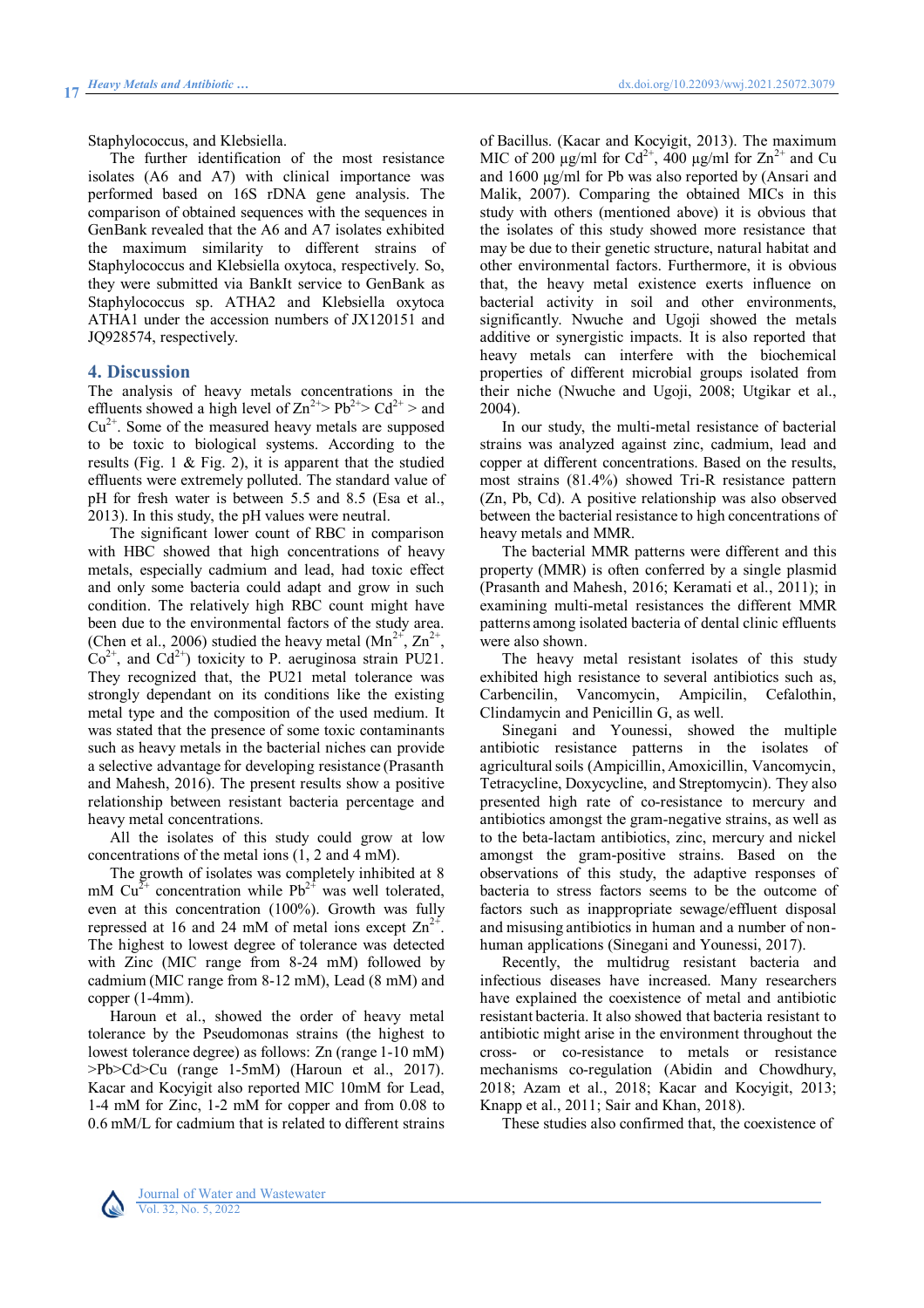resistance to metal and antibiotic frequently occurs within the same bacteria. This occurrence and also a high frequency of multiple resistant strains existence may have an apparent effect on public health. Unlike antibiotics and organic pollutants with specified half-life, bacteria grow in the nature and resistant genes can also be increased as the bacteria multiply and subjected to evolution. Such sharing of genetic elements is an important factor in the spread of the co-resistance of metal and antibiotic (Sair and Khan, 2018) which occurs more in aquatic environments. Such environments can provide a perfect situation for the resistance dissemination and acquisition (Marti et al., 2014).

## **5. Conclusion**

This study has indicated that the bacteria have developed their resistance mechanisms in the face of toxic stresses to cope with metal toxicity. Thus, the obvious correlation between bacterial metal tolerance and antibiotic resistance exists. So, if heavy metal increases in the environment, bacterial resistance will increase too. Afterwards by increasing As the spread of antibiotic resistant pathogenic bacteria increases, infectious diseases are becoming more complicated and are costly to treat.

Finally, these resistant isolates can be used as the indicator of heavy metal or antibiotic contamination in the ecosystem which can lead to spread of antibiotic resistant genes that are very harmful to humankind. Thus, more caution should be taken about the drastic overuse or abuse of antibiotic in our society and be aware of other compounds like heavy metals that are released into the nature throughout polluted effluents before treating them. As a positive point, these resistant strains might be safely applied at lower chemical concentration and clean the metals contaminated areas when their harmful genes are edited or knocked out so that the induction of antibiotic resistance risks could be diminished.

#### **6. Acknowledgment**

We thank Isfahan Branch, Islamic Azad University for their support.

# **References**

- Abidin, Z. A. Z. & Chowdhury, A. J. K. 2018. Heavy metals and antibiotic resistance bacteria in marine sediment of Pahang coastal water. *Journal Clean WAS*, 2**,** 20-22.
- Alboghobeish, H., Tahmourespour, A. & Doudi, M. 2014. The study of Nickel Resistant Bacteria (NiRB) isolated from wastewaters polluted with different industrial sources. *Journal of Environmental Health Science and Engineering*, 12**,** 1-7.
- Ansari, M. I. & Malik, A. 2007. Biosorption of nickel and cadmium by metal resistant bacterial isolates from agricultural soil irrigated with industrial wastewater. *Bioresource Technology*, 98**,** 3149-3153.
- Azam, M., Jan, A. T., Kumar, A., Siddiqui, K., Mondal, A. H. & Haq, Q. M. 2018. Study of pandrug and heavy metal resistance among *E. coli* from anthropogenically influenced Delhi stretch of river Yamuna. *Brazilian Journal of Microbiology*, 49**,** 471-480.
- Chen, B. Y., Wu, C. H. & Chang, J. S. 2006. An assessment of the toxicity of metals to *Pseudomonas aeruginosa* PU21 (Rip64). *Bioresource Technology*, 97**,** 1880-1886.
- Esa, S. K., Haque, A. A. M. & Murshed, M. 2013. Performance of sewage oxidation pond in USM engineering campus. *Caspian Journal of Applied Science Research*, 2**,** 219-225.
- Filali, B., Taoufik, J., Zeroual, Y., Dzairi, F., Talbi, M. & Blaghen, M. 2000. Wastewater bacterial isolates resistant to heavy metals and antibiotics. *Current Microbiology*, 41**,** 151-156.
- Haroun, A., Kamaluddeen, K., Alhaji, I., Magaji, Y. & Oaikhena, E. 2017. Evaluation of heavy metal tolerance level (MIC) and bioremediation potentials of *Pseudomonas aeruginosa* isolated from Makera-Kakuri industrial drain in Kaduna, Nigeria. *European Journal of Experimental Biology*, 7(5)**,** 28.
- Harris, S. J., Cormican, M. & Cummins, E. 2012. Antimicrobial residues and antimicrobial-resistant bacteria: impact on the microbial environment and risk to human health-a review. *Human and Ecological Risk Assessment: an International Journal*, 18**,** 767-809.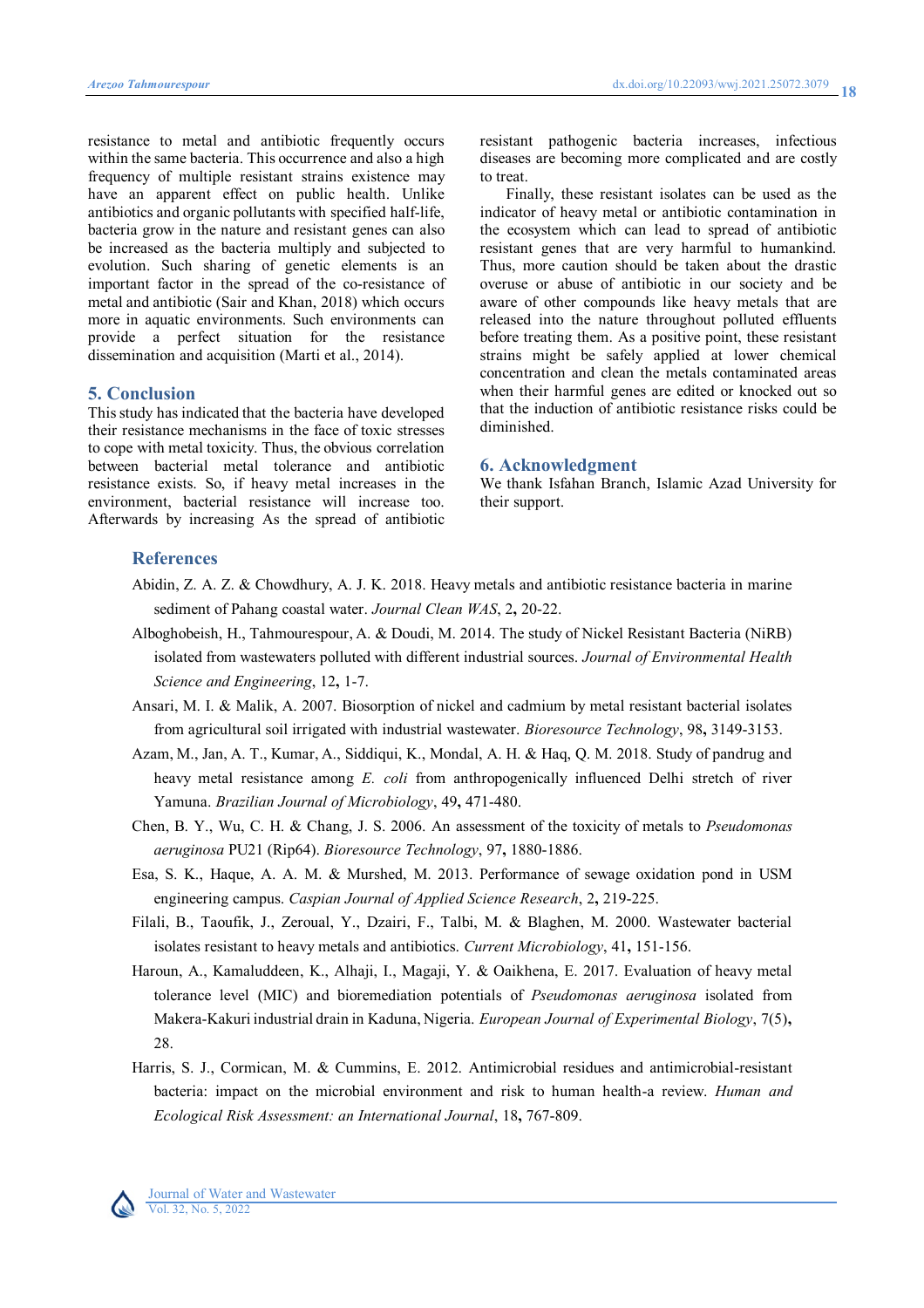- Hasan, M. M., Hosain, S., Poddar, P., Chowdhury, A. A., Katengeza, E. W. & Roy, U. K. 2019. Heavy metal toxicity from the leather industry in Bangladesh: a case study of human exposure in Dhaka industrial area. *Environmental Monitoring and Assessment*, 191**,** 530.
- Kacar, A. & Kocyigit, A. 2013. Characterization of heavy metal and antibiotic resistant bacteria isolated from Aliaga Ship Dismantling Zone, Eastern Aegean Sea, Turkey. *International Journal of Environmental Research*, 7**,** 895-902.
- Keramati, P., Hoodaji, M. & Tahmourespour, A. 2011. Multi-metal resistance study of bacteria highly resistant to mercury isolated from dental clinic effluent. *African Journal of Microbiology Research*, 5**,** 831-837.
- Khan, G. A., Berglund, B., Khan, K. M., Lindgren, P. E. & Fick, J. 2013. Occurrence and abundance of antibiotics and resistance genes in rivers, canal and near drug formulation facilities–a study in Pakistan. *PloS One*, 8**,** e62712.
- Knapp, C. W., Mccluskey, S. M., Singh, B. K., Campbell, C. D., Hudson, G. & Graham, D. W. 2011. Antibiotic resistance gene abundances correlate with metal and geochemical conditions in archived Scottish soils. *PloS One*, 6**,** e27300.
- Lawe-Davies, O. & Bennett, S. 2017. WHO-list of bacteria for which new antibiotics are urgently needed. *WHO Department of Communications*.
- Li, L. G., Xia, Y. & Zhang, T. 2017. Co-occurrence of antibiotic and metal resistance genes revealed in complete genome collection. *The ISME Journal*, 11**,** 651-662.
- Marti, E., Variatza, E. and Balcazar, J. 2014. The role of aquatic ecosystems as reservoirs of antibiotic resistance. *Trends in Microbiology*, 22**,** 36-41.
- Mojiri, A., Vakili, M., Farraji, H. & Aziz, S. Q. 2019. Combined ozone oxidation process and adsorption methods for the removal of acetaminophen and amoxicillin from aqueous solution; kinetic and optimisation. *Environmental Technology and Innovation*, 15**,** 100404.
- Mustapha, M. U. & Halimoon, N. 2015. Screening and isolation of heavy metal tolerant bacteria in industrial effluent. *Procedia Environmental Sciences*, 30**,** 33-37.
- Nwuche, C. & Ugoji, E. 2008. Effects of heavy metal pollution on the soil microbial activity. *International Journal of Environmental Science and Technology*, 5**,** 409-414.
- Pal, C., Asiani, K., Arya, S., Rensing, C., Stekel, D. J., Larsson, D. J., et al. 2017. Metal resistance and its association with antibiotic resistance. *Advances in Microbial Physiology*, 70**,** 261-313.
- Prasanth, S. & Mahesh, V. 2016. Assessment of multi-metal resistant bacteria from Periyar river, Southern India. *International Journal of Advances in Scientific Research*, 2**,** 23-26.
- Ray, B. & Lamsam, A. 2006. Treatment and management of wastewater from an acrylic fiber industry. *GMSARN International Confrence on Sustainable Development: Issues and Prospects for GMS*. Bangkok, Thailand.
- Rice, E. W., Baird, R. B., Eaton, A. D. & Clesceri, L. S. 2012. *Standard methods for the examination of water and wastewater*, American Public Health Association, Washington, DC., USA.
- Sair, A. T. & Khan, Z. A. 2018. Prevalence of antibiotic and heavy metal resistance in Gram negative bacteria isolated from rivers in northern Pakistan. *Water and Environment Journal*, 32**,** 51-57.
- Sinegani, A. a. S. & Younessi, N. 2017. Antibiotic resistance of bacteria isolated from heavy metalpolluted soils with different land uses. *Journal of Global Antimicrobial Resistance*, 10**,** 247-255.